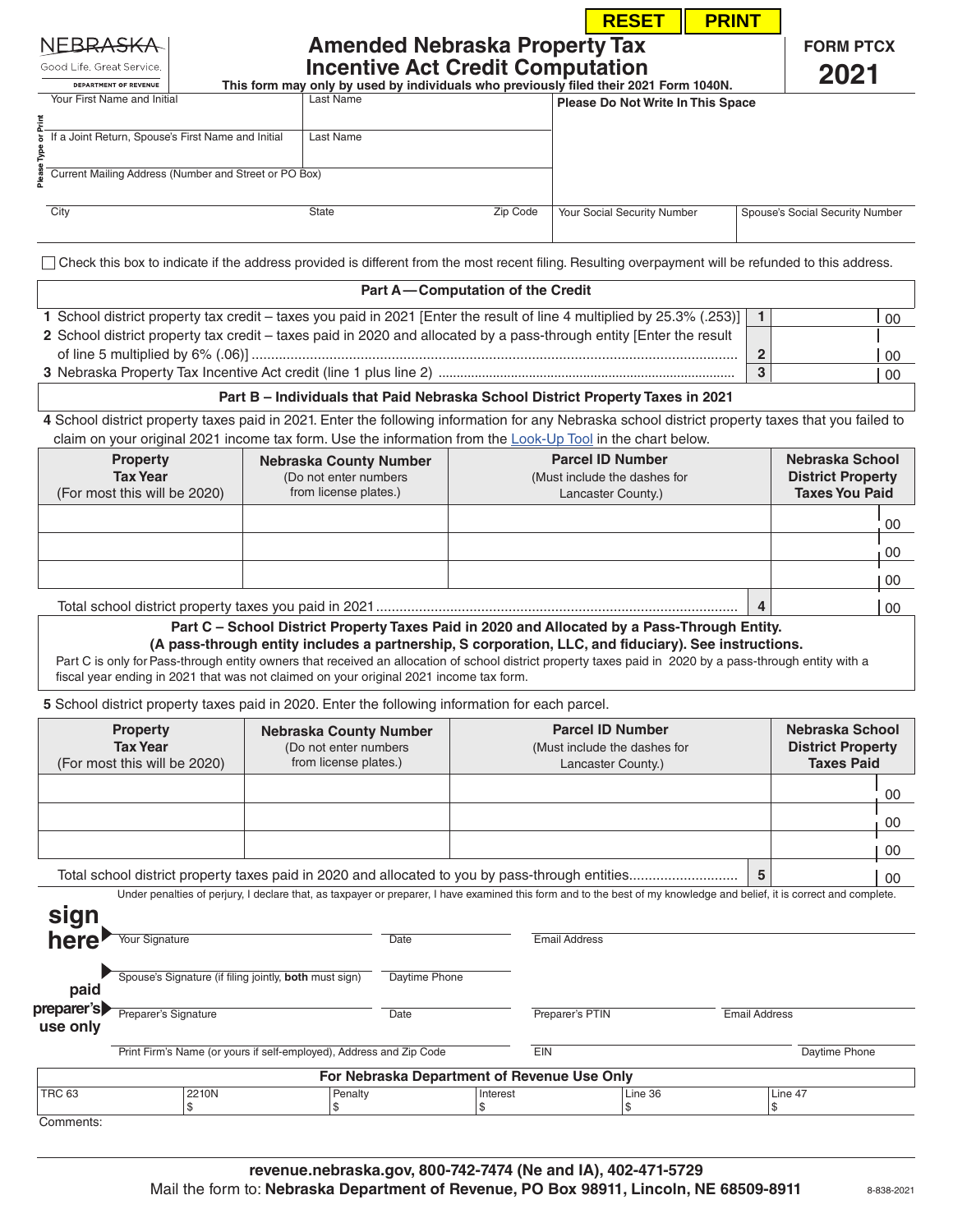# **Instructions Important Information for All Filers**

#### **General Instructions**

This form can be completed quickly and easily using the Nebraska Property Tax Look-Up Tool to complete line 4, multiply line 4 by .253 and enter the result on lines 1 and 3.

**Who May File.** You may only use the 2021 Form PTCX if you filed an original 2021 Form 1040N with Nebraska and failed to claim the School District Property Tax credit on your original 2021 Form 1040N. If you have not filed a 2021 Form 1040N you cannot use this form and must file an original tax return.

**Nebraska Property Tax Look-Up Tool**. You may determine the amount of school district property tax paid on a parcel in the 2020 and 2021 calendar year, by using the Nebraska Department of Revenue's (DOR's) [Nebraska](https://ndr-1107parcel.ne.gov/parcellookup/faces/search.xhtml)  [Property Tax Look-Up Tool](https://ndr-1107parcel.ne.gov/parcellookup/faces/search.xhtml). DOR strongly recommends using this look up tool.

**Nebraska School District Property Taxes Paid**. The school district property tax is paid on the date received by the county treasurer.

DOR obtains property tax data from each county treasurer. That data includes the amount of property taxes received during a calendar year. DOR will use the county treasurer data, unless you can show the county treasurer's data is incorrect.

**Limitation on School District Property Tax.** Nebraska School District Property Tax Paid does not include property taxes levied for bonded indebtedness, taxes levied as a result of an override of the limits on property tax levies approved by voters, or credits applied to the property taxes levied. The Look-up Tool automatically takes these items into account in computing the school district property taxes paid.

**Enter All Nebraska School District Property Tax Amounts as Whole Dollars**. Round any amount from 50 cents to 99 cents to the next higher dollar. Round any amount less than 50 cents to the next lower dollar.

**Who Must File**. Form PTCX must be filed by an individual claiming the credit that was not claimed on your 2021 Nebraska Individual income tax return, Form 1040N.

**Need More Information?** Visit the [Nebraska Property Tax Credit](https://revenue.nebraska.gov/about/nebraska-income-tax-credit-school-district-taxes-paid-nebraska-property-tax-incentive-act) page on the DOR website.

**When and Where to File**. Form PTCX must be filed within three years from the date your original 2021 1040N was filed.

Mail the 2021 Form PTCX to:

Nebraska Department of Revenue PO Box 98911 Lincoln, NE 68509-8911

For more detailed instructions see the [2021 Form PTC, Nebraska Property Tax Incentive Act Credit](https://revenue.nebraska.gov/sites/revenue.nebraska.gov/files/doc/tax-forms/2021/f_ptc.pdf) [Computation Instructions](https://revenue.nebraska.gov/sites/revenue.nebraska.gov/files/doc/tax-forms/2021/f_ptc.pdf).

# **How to Complete the Form PTCX**

Taxpayers claiming the credit should complete Part B and Part C (if applicable) before completing Part A. This form can be completed quickly and easily Use the Look-Up Tool.

## **Part A – Computation of the Credit**

Part A is used to compute the credit for school district property taxes paid and reported in Parts B and C that were not reported and claimed on your original 2021 1040N and Form PTC.

## **Part B – Individuals that Paid Nebraska School District Property Taxes in 2021**

Part B is used by individuals that paid school district property taxes in 2021 but did not claim the credit for 2021.

**Fiscal Year and Short Year Filers**. The credit may be claimed in the first income tax year that begins in the calendar year the school district property taxes were paid.

**Fiscal Year Filers.** Taxpayer's with a fiscal year beginning in 2021 and ending in 2022 may complete Part B for school district property taxes paid during the entire 2021 calendar year. The credit claimed in this fiscal year cannot include any school district property taxes paid in 2022.

**Short Year Filers.** Taxpayers with a short period beginning in 2021 and ending in 2022. If this is the first short year beginning in 2021, complete Part B for the school district property taxes paid during the entire 2021 calendar year.

Taxpayers with a short period beginning and ending in 2021. If this is the first short year beginning in 2021, complete Part B for the school district property taxes paid during the entire 2021 calendar year.

Taxpayers filing for the second short period beginning in 2021 cannot claim the credit on the second short period return.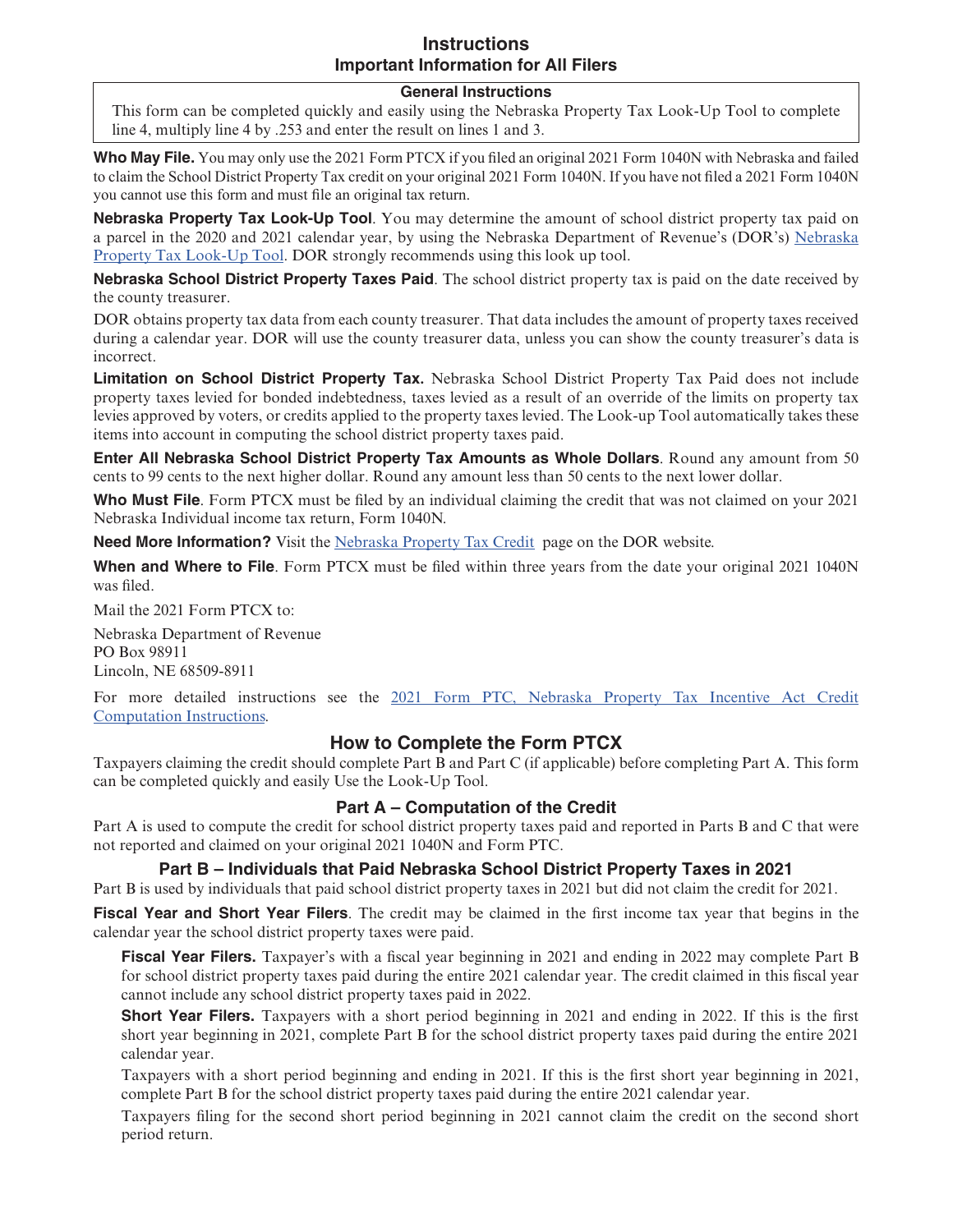Information must be entered separately for each parcel for which school district property taxes were paid in calendar year 2021. A separate entry must also be made for each property tax year for which school district property taxes were paid in 2021. If Part B does not have enough rows to include all the parcels or years for which you paid school district property taxes, attach a schedule in the same format as Part B.

**Example 1**. Joe Pear owns two parcels in Lancaster County and paid school district property taxes levied on those parcels for the 2020 and 2021 property tax year during the 2021 calendar year. Joe purchased parcel 17-12-345-678-000 on August 1, 2010 and parcel 17-87-654-321-000 on July 1, 2020. The total 2020 school district property taxes paid on parcel 17-87-654-321-000 was \$460. Joe's portion of the 2020 school district property taxes paid on parcel 17-87-654-321-000 was \$232 as computed using the Property Tax Look Up Tool. Part B of Form PTCX should be completed as follows:

| <b>Property</b><br><b>Tax Year</b> | <b>Nebraska County Number</b><br>(Do not enter numbers<br>from license plates.) | <b>Parcel ID Number</b><br>(Include the dashes for<br>Lancaster County.) | Nebraska School<br><b>District Property</b><br><b>Taxes You Paid</b> |              |
|------------------------------------|---------------------------------------------------------------------------------|--------------------------------------------------------------------------|----------------------------------------------------------------------|--------------|
| 2020                               | 55                                                                              | 17-12-345-678-000                                                        |                                                                      | 190 00       |
| 2021                               | 55                                                                              | 17-12-345-678-000                                                        |                                                                      | $220 + 00$   |
| 2020                               | 55                                                                              | 17-87-654-321-000                                                        |                                                                      | 232 00       |
| 2021                               | 55                                                                              | 17-87-654-321-000                                                        |                                                                      | $510^{+}$ 00 |
|                                    | 1.152   00                                                                      |                                                                          |                                                                      |              |

**Property Tax Year**. Enter the property tax year for which the Nebraska school district property taxes were levied. Most taxpayers pay their property taxes in the year after the taxes were levied. If more than one year of property taxes were paid in the 2021 calendar year, a separate entry must be made for each property tax year. See example 1 above.

**Nebraska County Number**. Enter the number assigned to the county where the parcel is located. This number is provided by DOR's Nebraska School District Property Tax Look-Up Tool or may be found on the [County Parcel ID](https://revenue.nebraska.gov/about/county-parcel-id-search) [Search.](https://revenue.nebraska.gov/about/county-parcel-id-search) This number is not the same as the county number used for license plates. Do not enter the county number from a license plate.

**Parcel ID Number**. Enter the parcel ID number assigned by the county assessor to the parcel. This number may be found on the Real Estate Tax Statement issued by the county treasurer where the parcel is located. The parcel ID number may also be found using the DOR's Nebraska Property Tax Look-Up Tool. Some counties use the term "property ID" rather than "parcel ID". Parcel ID numbers assigned by Lancaster County include dashes. The parcel ID number entered on Form PTCX for parcels located in Lancaster County must include the dashes. The parcel ID numbers for the other 92 counties have either 9 or 10 digits and no dashes.

**Nebraska School District Property Taxes Paid**. Enter the amount of school district property taxes you paid on the parcel during the 2021 calendar year. This amount may be computed using DOR's Nebraska School District Property Tax Look-Up Tool or the taxpayer's records. Those records include, but are not be limited to, the Real Estate Tax Statement issued by the county treasurer where the parcel is located. If the school district property taxes paid is computed using your records, remember that the amount entered is limited to taxes levied on real property in Nebraska by a school district or multiple-district school system. The amount entered cannot include property taxes levied for bonded indebtedness, taxes levied as a result of an override of the limits on property tax levies approved by the voters, or credits applied to the property taxes levied. The Look-up tool automatically takes these items into account in computing the school district property taxes paid.

**Example 2.** In 2021, an individual paid the 2020 property taxes levied on a parcel located in Adams County. The 2020 Real Estate Tax Statement includes the following amounts:

Hastings School District \$2,200 Hastings School Bond 381

Only the \$2,200 levied by the Hastings School District reduced by any related credit can be entered as school district property taxes paid. The Hastings School Bond amount levied for the Hastings School District indebtedness cannot be included in the amount of school district property taxes paid.

**Total School District Property Taxes You Paid in 2021**. Enter the sum of the school district property taxes paid on the parcel or parcels listed in Part B.

### **Part C – School District Property Taxes Paid in 2020 and Allocated By a Pass-Through Entity** (Pass-through entities include partnerships, S corporations, LLCs, and fiduciaries)

Part C is used by individual partners, shareholders, members, and beneficiaries allocated school district property taxes paid by a partnership, S corporation, LLC, or fiduciary in its fiscal year that began in 2020 and ended in 2021.